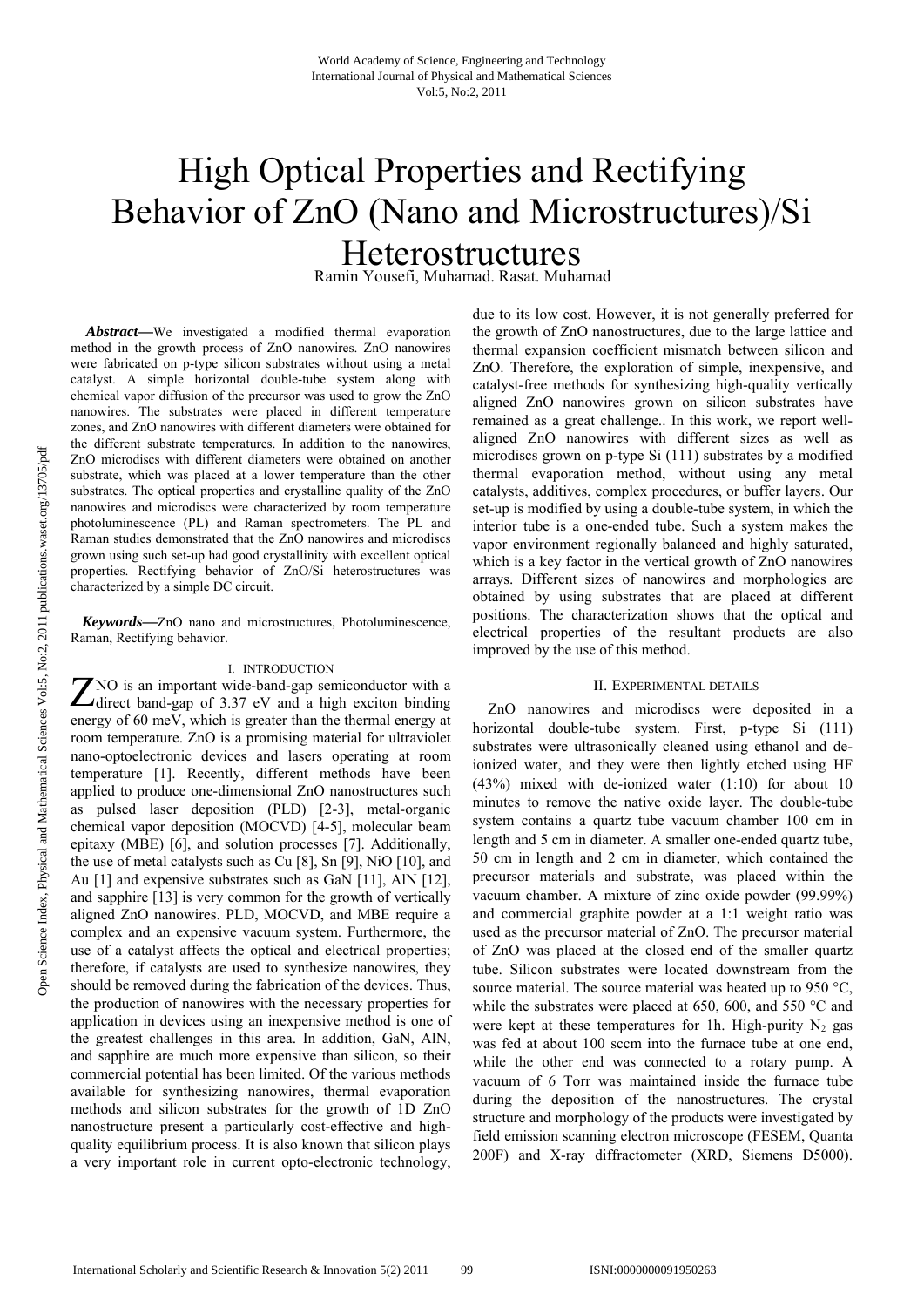Room temperature photoluminescence (PL) and Raman (Jobin Yvon Horiba HR 800 UV) measurements were employed to study the optical properties and crystallinity of the products using a He-Cd laser with a wavelength of 325 nm and an Ar ion laser with an emission wavelength of 514.5 nm for PL and Raman measurements, respectively.

# III. RESULTS AND DISCUSSION

Figs  $1(a_1)-(c_1)$  and  $1(a_2)-(c_2)$  show low- and highmagnification FESEM images of the ZnO nanostructures, respectively, which were grown on various substrates.



Fig. 1  $(a_1)$  and  $(a_2)$ : Low- and high-magnification FESEM images of ZnO nanowires grown at 650 °C, respectively. ( $b_1$ ) and ( $b_2$ ): Lowand high-magnification FESEM images of ZnO nanowires grown at 600 °C, respectively.  $(c_1)$  and  $(c_2)$ : Low- and high-magnification FESEM images of ZnO microdiscs grown at 550 °C, respectively.

It is observed, thin nanowires grown (  $d \approx 90$  nm) at  $\sim 650$ °C (a), thick nanowires grown (  $d \approx 300$  nm) at ~ 600 °C (b), and a mixture of microdiscs with a wide distribution of diameters grown (800 nm  $\le d \le 4$  µm) at ~ 550 °C (c). It can be seen that, the formation of various ZnO products is only mixed for the sample that was placed the furthest from the source material. Nanostructures with different sizes were obtained in the different regions of the tube because the supersaturation of ZnO vapor differs in these zones. The supersaturation is one of the key factors in deforming the morphology of the nanostructures in the thermal evaporation method [14]. In addition, under high magnification as shown

in Fig.  $1(a_2)-(c_2)$ , these nano and microstructures appear to have a perfect hexagonal geometry. The c-axis of ZnO is known to be perpendicular to its hexagonal cross section; therefore, the orientation of the nanowires and microdiscs growth is preferentially along the c-axis direction ([0001]). Additionally, because no catalyst was used in the growth of the ZnO nanowires or microdiscs in this study, the vaporliquid-solid (VLS) mechanism cannot be responsible for their growth. The absence of detectable catalyst particles at the ZnO nanowire tips supports this statement.

Based on these results, the growth mechanism of ZnO nanowires and microdiscs can be tentatively proposed in this set-up. It is known that diffusion will occur even if the total pressure is uniform, as long as there is a spatial difference in the chemical potential, which is normally represented by differences in concentration or partial pressure, of the compounds of a gas mixture [16]. The fundamental equation used to describe one-dimensional diffusion of a gas is Fick's first law. According to Fick's law, the diffusion flux is:

$$
J = -D(dN/dx) \tag{1}
$$

where J is the net flux of vapors (per unit area per unit time), D is the diffusion constant, and  $(dN/dx)$  is the concentration gradients of the vapors along the propagation direction (x) [17]. This means that the diffusion will always propagate toward the region with a lower concentration. Based on these reasons, ZnO vapors can propagate toward the substrate in our configuration. Mensah *et al.* [18] used a similar method to grow ZnO nanostructures on silicon substrates coated with Au by controlled vapor concentration gradients. They suggested that controlled concentration gradients of not only ZnO vapors but also Au vapors could cause selective growth of the pure ZnO nanostructure. On the other hand, in our configuration only ZnO vapors are responsible for selective growth of pure ZnO nanostructures. In addition, the diffusion process of ZnO vapors could be affected by Au vapors along the tube furnace; therefore, Mensah *et al*. [18] obtained a mixture of different morphologies in all of their samples. In our set-up, ZnO nanostructures were grown on catalyst-free substrates, so, except for the furthest sample, the samples contain a uniform distribution of ZnO nanowires. One question here is: why does sample (c) contain a variety of microdiscs sizes, while the other samples contain nanowires of approximately uniform size? The final sample is close to the one-ended tube edge, where a small amount of  $N_2$  gas can enter into the one-ended tube (Fig. 2). The diffusion of the  $N_2$  gas cannot occur much further along the tube due to the tube temperature increase from edge to the end that is placed in the center of furnace (green arrows in Fig. 2). Therefore, when ZnO vapors reach the furthest sample, they are affected by the  $N_2$  gas. This collision between two gases disturbs flow uniformity of the ZnO vapors in this region. Consequently, the non-uniform ZnO vapors found at this sample causes the growth of ZnO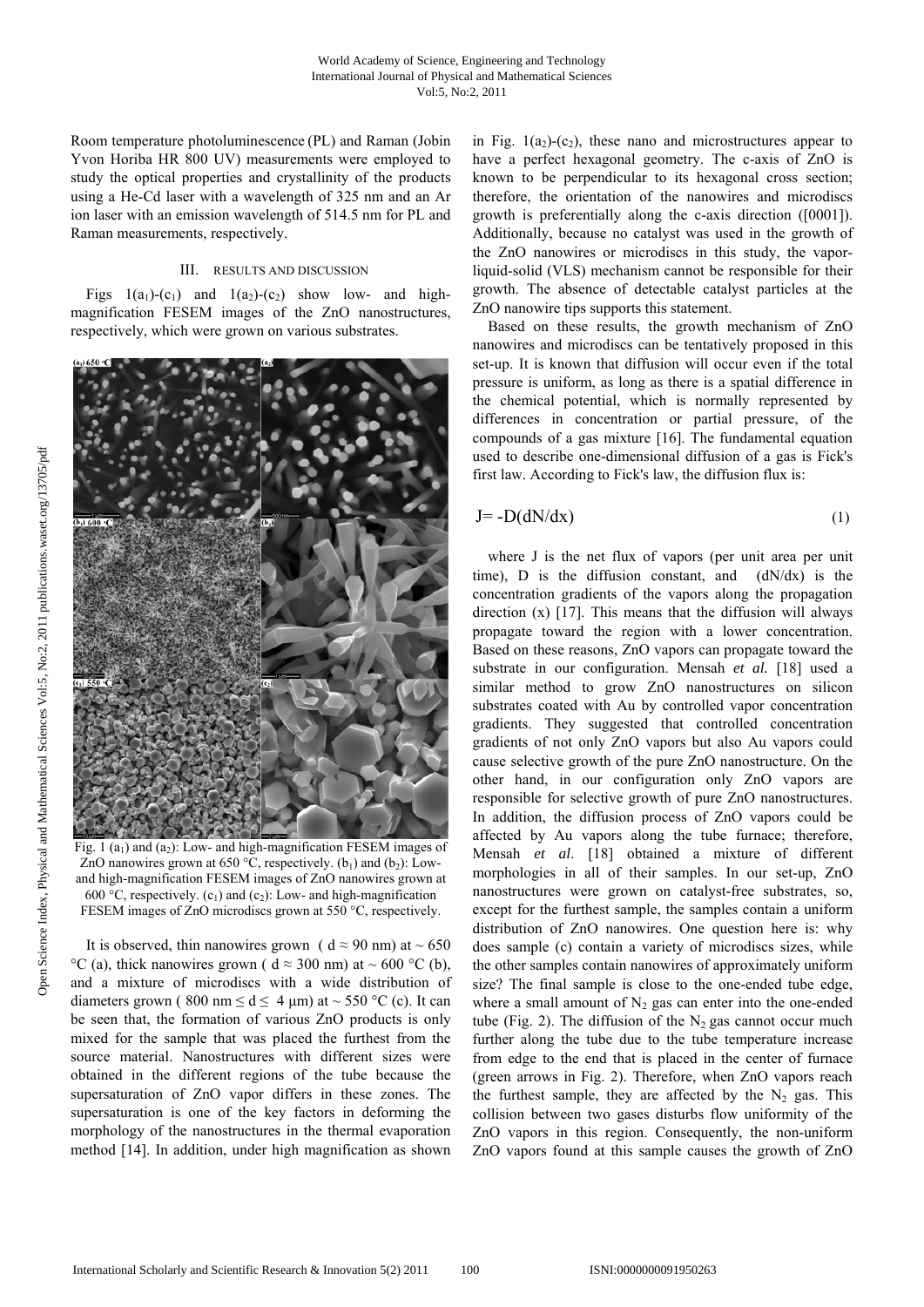microdiscs with polydispersity. On the other hand,  $N_2$  gas cannot further affect the ZnO vapors at sample (b) or (a), which are placed at higher temperatures (Fig. 2).



Fig. 2 Green arrows show the diffusion of  $N_2$  gas along the oneended tube from the edge of the tube. In addition, the size of the green arrows shows that the diffusion of the  $N_2$  gas along the tube decreases from the edge to the end of the tube that is placed at the center of furnace.

Therefore, due to the flow uniformity of the ZnO vapors at these regions, nanowires grow on substrates (a) and (b) with monodispersity. The other question here is: why does the diameter of the nanowires increase from sample (a) to (c)? This question has been answered by Li *et al*. [19]. They suggested that the size of the nucleating nanocrystals, which form at certain locations to relieve strain, increases with decreasing substrate temperature. At high substrate temperatures, rapid nanowire growth begins immediately after nanocrystal formation, freezing in the minimum nanocrystal diameter. For decreasing substrate temperature, the nanocrystals have more opportunity to grow laterally in order to distribute strain relief before vertical nanowire or microdiscs growth begins.

Fig 3 shows XRD patterns for the ZnO nanowires and microdiscs that were grown at the different temperatures regions: (a)  $650 °C$ , (b)  $600 °C$ , and (c)  $550 °C$ . The XRD patterns in Fig. 3 agree with the standard card of bulk ZnO with a hexagonal structure (JCPDS No. 800075). No peaks from Zn or other impurities are visible. The dominant (002) peak for samples (a) and (c) indicates that the c-axis of the ZnO nanowires and microdiscs in these samples is perpendicular on the substrate.

Fig 4 shows the room temperature PL spectra of the ZnO nanowires and microdiscs that were grown at different temperatures: (a) 650 °C, (b) 600 °C, and (c) 550 °C. All of the PL spectra show a strong peak in the ultraviolet (UV) region at 381 nm and negligible green emission (deep-level emission (DLE)) peaks at 520 nm in the visible region. UV emission is also called the near-band-edge (NBE) emission, due to the recombination of free excitons through an excitonexciton collision process. It has been suggested that DLE corresponds to the singly ionized oxygen vacancy in ZnO and results from the recombination of a photo-generated hole with the singly ionized charge state of this defect [20]. Therefore, Fig. 4 shows that the ZnO nanowires and microdiscs have very low concentrations of oxygen vacancies. In fact, the concentrations of the Zn and O vapors can be increased in this set-up; therefore, the oxygen vacancy can be decreased in

such set-up. Ratio of the UV to DLE peak is one of the main factors that uses for comparing optical properties between samples. The UV/DLE ratio peak increases from sample (a) to (c). Therefore, the crystallinity of the microdiscs is higher than that of the nanowires. According to FESEM results, the average diameter of the ZnO nanostructures increases from sample (a) to (c). In our previous work [21], we showed a relationship between the aspect ratio (L/D) of ZnO nanowires and PL emissions. The UV emission was more intense in nanowires with a small aspect ratio, while the DLE emission dominated in nanowires with a large aspect ratio.



Fig. 3 XRD patterns for the ZnO nanowires and microdiscs that were grown in different temperatures regions: (a) 650 °C, (b) 600 °C, and (c)  $550 °C$ .

We suggested that surface effects most likely contribute significantly to the DLE emission. As the dimensions of the ZnO nanostructures decrease the number of surface atoms will be greater than the number of atoms in the bulk material, and surface state densities and surface defects will be dominant.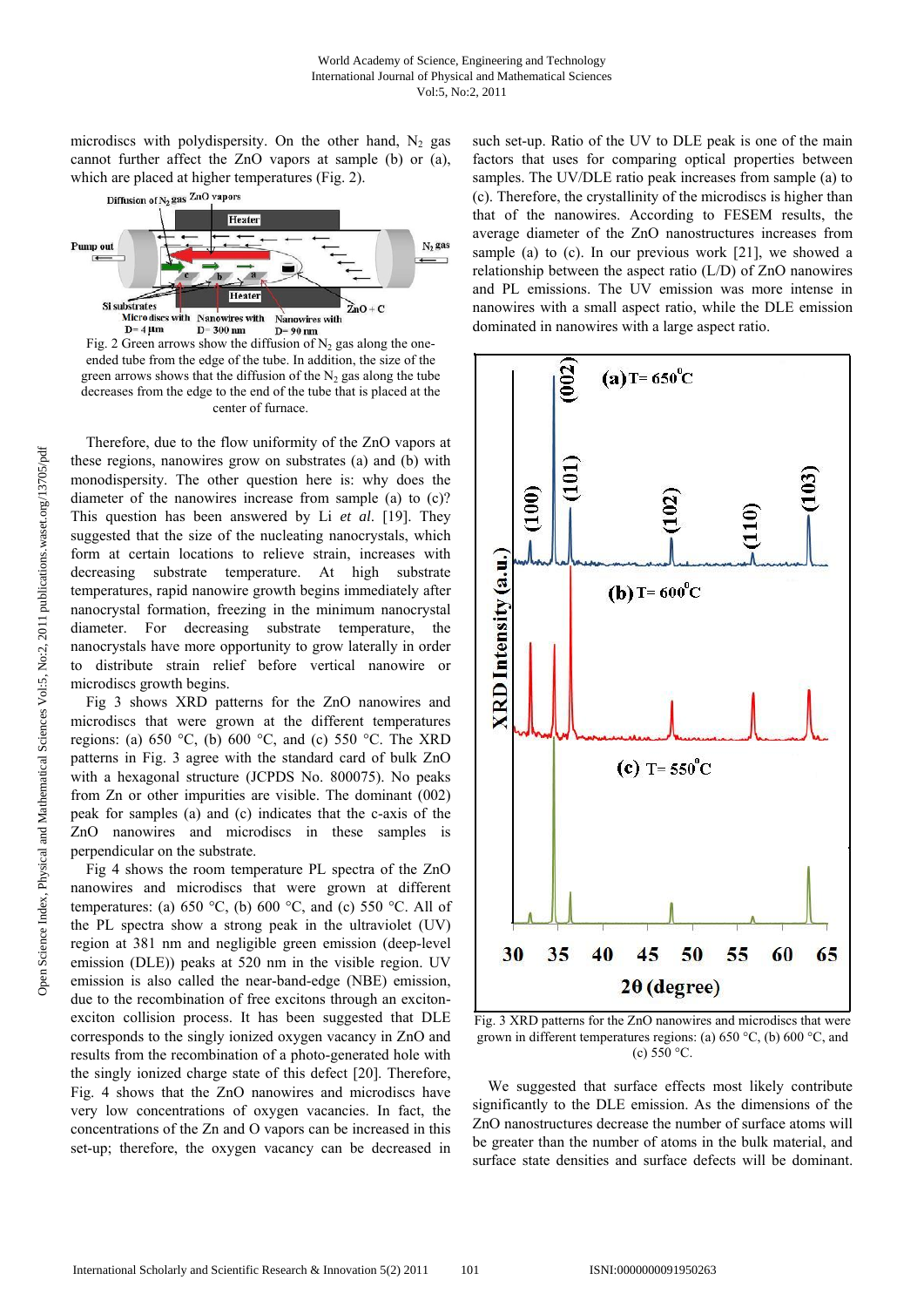DLE emission is usually related to such various defects. The results obtained here are in agreement with our previous results.



Fig. 4 Room temperature PL spectra of the ZnO nanowires and microdiscs that were grown at different temperatures: (a)  $650 \degree C$ , (b) 600 °C, and (c) 550 °C.

Raman spectroscopy is an effective technique for estimating the crystallinity of materials. According to group theory, single crystalline ZnO belongs to the  $C_4^{6V}$  space group having two formula units per primitive cell and eight sets of optical phonon modes at the  $\Gamma$  point of the Brillouin zone, classified as  $A_1 + E_1 + 2E_2$  modes (Raman active),  $2B_1$  modes (Raman silent), and  $A_1 + E_1$  modes (infrared active). The  $E_1$  mode is a polar mode and is split into transverse optical (TO) and longitudinal optical (LO) branches. Fig 5 shows the Raman spectra of the ZnO nanowires and microdiscs that were grown at different temperatures: (a)  $650 °C$ , (b)  $600 °C$ , and (c)  $550$ 

°C. As shown in Fig. 5, the Raman spectra of all nano and microstructures show an  $E_{2H}$ - $E_{1L}$  peak at 329 cm<sup>-1</sup> and an  $A_{1T}$ peak at 379 cm-1. In addition the spectra exhibit a sharp, strong, and dominant peak at  $437.8-439$  cm<sup>-1</sup>, corresponding to the  $E_2(high)$  mode of the Raman active mode, a characteristic peak for the wurtzite hexagonal phase of ZnO [23].



Fig. 5 Raman spectra of the ZnO nanowires and microdiscs that were grown at different temperatures: (a) 650 °C, (b) 600 °C, and (c) 550  $\circ$ 

Furthermore, as shown in Fig. 5, the FWHM of the  $E_2$ (high) peak decreased from sample (a) to sample (c). Therefore, these results and the PL results show that the crystallinity of the microdiscs is higher than that of the nanowires. Fig 5 (a) shows an additional peak at  $576 \text{ cm}^{-1}$  that corresponds to the  $E_1(LO)$  mode for nanowires grown at 650 °C. The  $E_1(LO)$ mode is associated with impurities and formation of defects such as oxygen vacancies [23]. Therefore, the appearance of